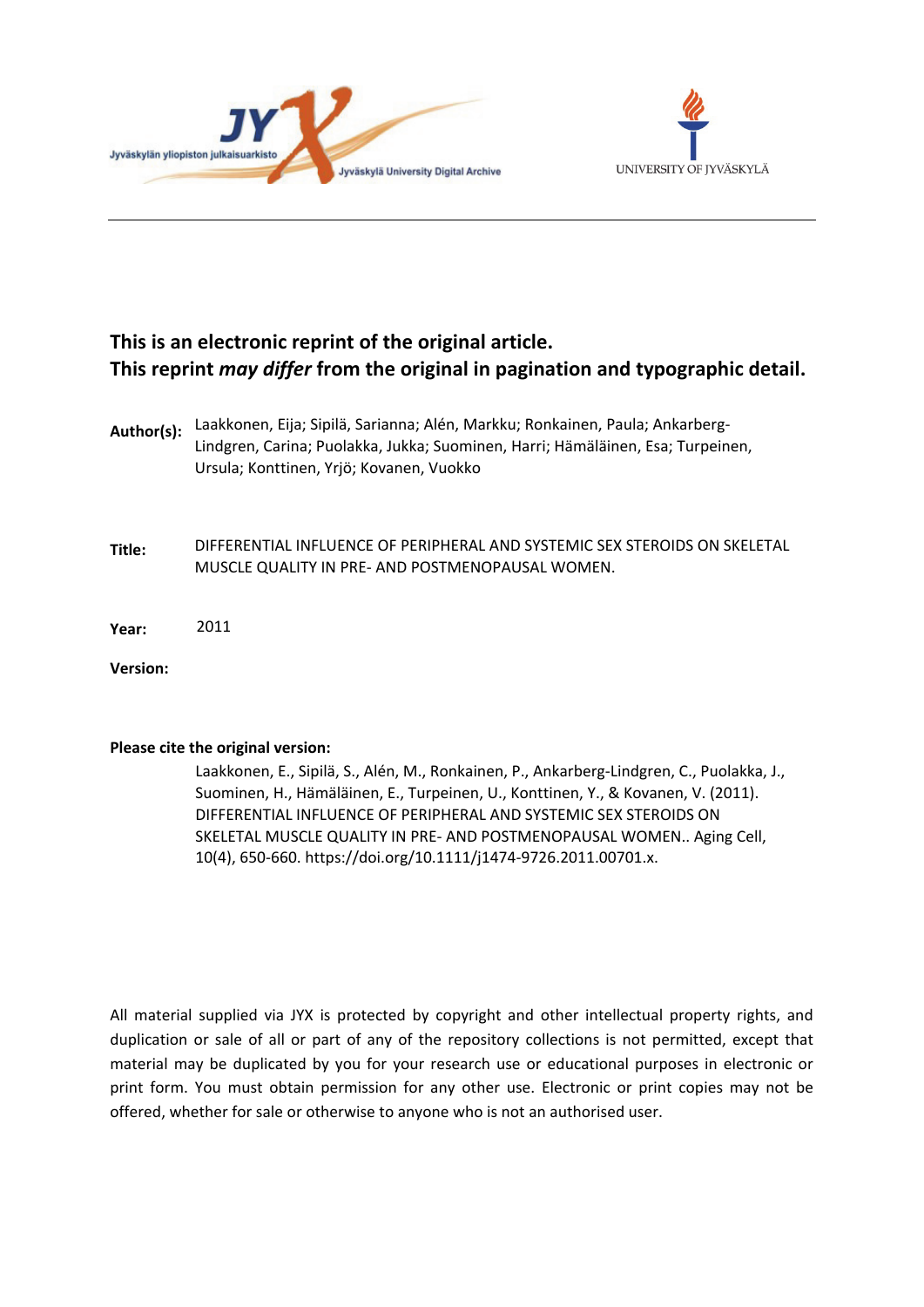

# Differential influence of peripheral and systemic sex steroids on skeletal muscle quality in pre- and postmenopausal women

Eija Pöllänen,<sup>1</sup> Sarianna Sipilä,<sup>1</sup> Markku Alen,<sup>2</sup> Paula H.A. Ronkainen,<sup>1</sup> Carina Ankarberg-Lindgren,<sup>3</sup> Jukka Puolakka,<sup>4</sup> Harri Suominen,<sup>1</sup> Esa Hämäläinen,<sup>5</sup> Ursula Turpeinen,<sup>5</sup> Yrjö T. Konttinen<sup>6</sup> and Vuokko Kovanen<sup>1</sup>

<sup>1</sup> Gerontology Research Center, Department of Health Sciences, University of Jyväskylä, FIN-40014 Jyväskylä, Finland 2 Department of Medical Rehabilitation, Oulu University Hospital and Institute of Health Sciences, University of Oulu, FIN-90014 Oulu, Finland

<sup>3</sup>Göteborg Pediatric Growth Research Center, Department of Pediatrics, Sahlgrenska Academy, University of Gothenburg, S-41685 Gothenburg, Sweden

<sup>4</sup>Central Finland Central Hospital, FIN-40620 Jyväskylä, Finland 5 HUSLAB, Laboratory of Women's Clinic, Helsinki University Central Hospital, FIN-00250 Helsinki, Finland

6 Institute of Clinical Medicine, University of Helsinki, FIN-00014 Helsinki, Finland

#### Summary

Aging is associated with gradual decline of skeletal muscle strength and mass often leading to diminished muscle quality. This phenomenon is known as sarcopenia and affects about 30% of the over 60-year-old population. Androgens act as anabolic agents regulating muscle mass and improving muscle performance. The role of female sex steroids as well as the ability of skeletal muscle tissue to locally produce sex steroids has been less extensively studied. We show that despite the extensive systemic deficit of sex steroid hormones in postmenopausal compared to premenopausal women, the hormone content of skeletal muscle does not follow the same trend. In contrast to the systemic levels, muscle tissue of post- and premenopausal women had similar concentrations of dehydroepiandrosterone and androstenedione, while the concentrations of estradiol and testosterone were significantly higher in muscle of the postmenopausal women. The presence of steroidogenetic enzymes in muscle tissue indicates that the elevated postmenopausal steroid levels in skeletal muscle are because of local steroidogenesis. The circulating sex steroids were associated with better

#### Correspondence

Eija Pöllänen, Gerontology Research Center, Department of Health Sciences, University of Jyväskylä, FIN-40014 Jyväskylä, Finland. Tel.: +358 14 260 4531; fax: +358 14 260 4600; e-mail: eija.pollanen@jyu.fi

Accepted for publication 28 February 2011

muscle quality while the muscle concentrations reflected the amount of infiltrated fat within muscle tissue. We conclude that systemically delivered and peripherally produced sex steroids have distinct roles in the regulation of neuromuscular characteristics during aging.

Key words: endocrine effects of steroid hormones; intracrinology of skeletal muscle; localization of steroidogenic enzymes; menopause; paracrine effects of steroid hormones; systemic and local steroidogenesis.

#### Introduction

Aging is associated with gradual decline of skeletal muscle strength, loss of muscle mass and changes in muscle composition because of infiltration of fat (Delmonico et al., 2009). This phenomenon is known as sarcopenia (Cruz-Jentoft et al., 2010). During perimenopause, ovarian function declines leading to irregular circulating levels of especially 17 $\beta$ -estradiol (E<sub>2</sub>) but also of other sex steroids. At the onset of perimenopause, both  $E<sub>2</sub>$  and follicle-stimulating hormone (FSH) levels may be increased even though women are still having regular menstrual flow, but towards menopausal transition  $E<sub>2</sub>$  levels decrease and eventually women stop menstruating (Prior, 2005). While menopause marks the end of fertility, it is also thought to lead to severe estrogen deficiency in peripheral tissues. The results of the cross-sectional studies suggest that age-induced changes in skeletal muscle accelerate in women postmenopausally compared to age-matched men or age-matched women on estrogen-containing hormone replacement therapy (HRT) (Phillips et al., 1993; Maltais et al., 2009). Recent systematic meta-analysis concluded that postmenopausal women on HRT had greater muscle strength than those who did not receive HRT (Greising et al., 2009). Similar results were gained in our study showing that long-term HRT users had better lower-limb muscle power, mobility, and composition than their nonusing monozygotic co-twin sisters (Ronkainen et al., 2009). Despite these results, the mechanism by which the loss of ovarian function at menopause and replacement of hormones by HRT influences muscle properties remains unclear.

Peripheral tissues, including skeletal muscle, can produce steroids locally by conversion of prehormones to estrogens and/ or androgens involving a cascade of steroidogenic enzymes. Aizawa et al. (2007) showed that 3ß-hydroxysteroid dehydrogenases (HSD3Bs), HSD17Bs, and aromatase cytochrome P450 (aromatase) are present in murine skeletal muscle and involved in catalyzing the local synthesis of sex steroid hormones from dehydroepiandrosterone (DHEA) or testosterone. They also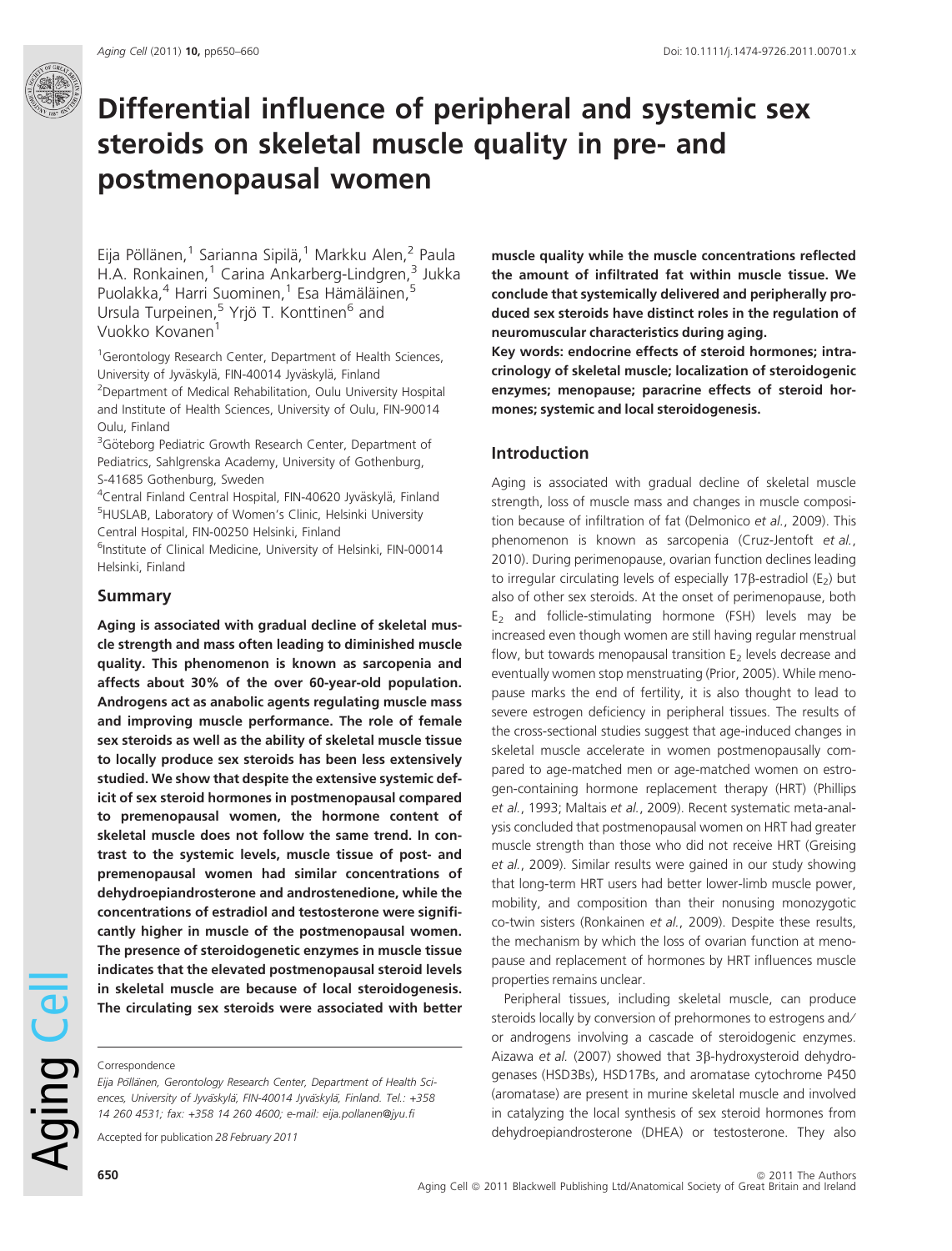showed that acute exercise activates muscle steroidogenesis, which however was gender dependent (Aizawa et al., 2008, 2010). Even though aromatization of androgens by muscle and adipose tissue has been known since 1970s (Longcope et al., 1978), to our knowledge, the only human study directly investigating the role of local steroidogenesis on the regulation of muscle properties has been reported by Vingren et al. (2008). They studied the effects of acute resistance exercise on steroid hormone synthesis in muscle tissue in young men and women but found no changes in muscle testosterone content or the protein expression of HSD17B or HSD3B.

Steroid hormone signaling in target tissues is in general largely mediated by nuclear androgen and estrogen receptors (AR, ESR1 and ESR2), which act as transcription factors and are expressed also in skeletal muscle (Kadi et al., 2000; Lemoine et al., 2003; Sinha-Hikim et al., 2004; Wiik et al., 2009). Testosterone can directly activate androgen, but its conversion to dihydrotestosterone (DHT) by 5a-reductases (SRD5A1 or SRD5A2) leads to much stronger androgen activation. Interestingly, testosterone can alternatively be converted to the most potent estrogen,  $E_2$ , by aromatase.  $E_2$  can also be formed from estrone  $(E_1)$  by HSD17Bs. The majority of androgens and estrogens in circulation are bound to specific carrier proteins, including albumin, sex hormone-binding globulin (SHBG), and corticosteroidbinding globulin (Mazer, 2009). On the contrary, the precursor hormones DHEA or its sulfate (DHEAS) as well as androstenedione do not extensively bind to SHBG, which suggests different accessibility to peripheral tissues compared to SHBG-bound estrogens and androgens. Furthermore, the concentration of prehormones in circulation is 100–500 times higher than of testosterone and 1000–10 000 times higher than of  $E_2$ , which further emphasize their significance as precursor molecules for the synthesis of more active hormones (Labrie, 1991). At the moment, it is still unclear how the uptake of estrogens, androgens, and prehormones into the skeletal muscle is regulated especially in women after menopause.

The loss of ovarian function at menopause leads to the reduction in steroid hormones in circulation, which hypothetically leads to hormonal deficiency in skeletal muscle. We hypothesized that to cope with systemic reduction in steroid hormones after menopause, the enzymatic machinery needed for local steroidogenesis is activated in the skeletal muscle. Accordingly, the aim of this study was to investigate the association between age and skeletal muscle steroidogenesis among healthy pre- and postmenopausal women and to assess whether systemic and ⁄ or local steroidogenesis is associated with skeletal muscle quality.

## Results

## Premenopausal women had better muscle composition and function than postmenopausal women

As shown in Table 1, pre- and postmenopausal women did not significantly differ in their body composition or physical activity levels. Muscle composition and muscle force results are summarized in Table 2. Premenopausal women had somewhat larger cross-sectional area (CSA) of the quadriceps femoris (QF) muscle even though the difference was in the border line of significance  $(P = 0.052)$ . Premenopausal women had also larger relative muscle area within muscle compartment than postmenopausal women ( $P = 0.026$ ). The attenuation coefficient of QF was significantly higher  $(P < 0.001)$  among premenopausal women when compared to the postmenopausal group, suggesting greater fat infiltration into the muscle of postmenopausal women. Furthermore, the knee extension force ( $P = 0.002$ ) and the knee extension force per  $CSA_{OF}$  ( $P = 0.011$ ) were significantly greater in pre- than postmenopausal women.

#### Premenopausal women had more steroid hormones in circulation, but not in skeletal muscle than postmenopausal women

As expected, there were large differences between pre- and postmenopausal women in serum hormone concentrations (Table 3): premenopausal women having significantly higher concentrations of total estrogens ( $E_2$  and  $E_1$ ), androstenedione,

Table 1 General characteristics of the study participants

| Variable                | Premenopausal<br>women $(n = 13)$ | Postmenopausal<br>women $(n = 13)$ | P-value |
|-------------------------|-----------------------------------|------------------------------------|---------|
| Age                     | $33 + 2$                          | $64 + 2$                           |         |
| Height, cm              | $164 \pm 4$                       | $164 \pm 5$                        | 0.944   |
| Weight, kg              | $67 \pm 15$                       | $68 \pm 14$                        | 0.858   |
| LBM, kg                 | $47 \pm 4$                        | $46 \pm 5$                         | 0.745   |
| Fat mass, kg            | $21 \pm 12$                       | $22 + 9$                           | 0.754   |
| Physical activity level | $3.8 \pm 1.1$                     | $3.6 \pm 0.8$                      | 0.681   |

Values are mean  $\pm$  standard deviation. P-value is obtained from independent samples t-test. LBM, lean body mass.

#### Table 2 Muscle composition and strength

| Variable                                                | Premenopausal<br>women $(n = 12)$ | Postmenopausal<br>women $(n = 13)$ | P-value |
|---------------------------------------------------------|-----------------------------------|------------------------------------|---------|
| Total $CSA_{OF}$ , cm <sup>2</sup>                      | $56 \pm 8$                        | $50 + 8$                           | 0.091   |
| Muscle $CSAOF$ , cm <sup>2</sup>                        | $53 + 8$                          | $47 + 7$                           | 0.052   |
| Fat $CSAOF$ , cm <sup>2</sup>                           | $2.5 \pm 1.4$                     | $3.1 \pm 1.2$                      | 0.304   |
| Relative muscle area<br>within muscle<br>compartment, % | $95 + 3$                          | $94 \pm 2$                         | 0.026   |
| OF attenuation, HU                                      | $61 \pm 4$                        | $55 \pm 4$                         | < 0.001 |
| Knee extension force, N                                 | $514 \pm 115$                     | $386 + 58$                         | 0.002   |
| Muscle force per<br>$CSAQF$ , N cm <sup>-2</sup>        | $9.9 \pm 1.6$                     | $8.3 \pm 0.9$                      | 0.011   |

 $\n <sup>†</sup>n = 13.$ 

Values are mean  $\pm$  standard deviation. P-value is obtained from

independent samples t-test except that for relative muscle area within muscle compartment and for muscle force per  $CSA_{OF}$  for which Mann– Whitney U test was used.

CSA<sub>QF</sub>, cross-sectional area of quadriceps femoris (QF); HU, hounsfield unit. Statistically significant P-values are bolded.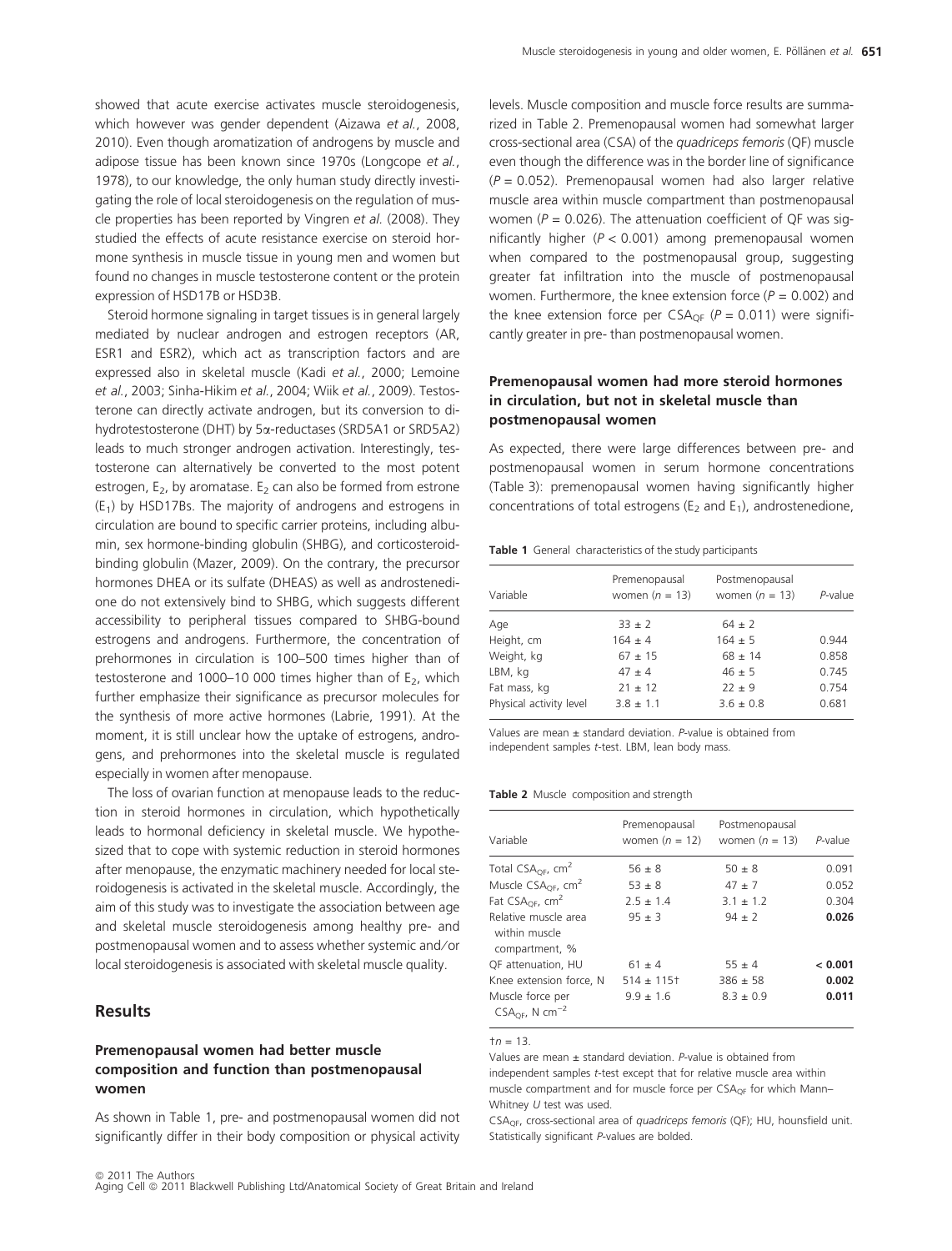Table 3 Serum and muscle hormone concentrations

|                                            | Premenopausal<br>women $(n = 13)$ | Postmenopausal<br>women $(n = 13)$ | P-value |
|--------------------------------------------|-----------------------------------|------------------------------------|---------|
| Serum hormones                             |                                   |                                    |         |
| $E2$ , pm                                  | $400 \pm 313$                     | $23 \pm 8$                         | < 0.001 |
| $FE2$ , pm                                 | $6.7 \pm 4.1$                     | $0.4 \pm 0.1$                      | < 0.001 |
| $E_1$ , pm                                 | $372 + 215$                       | $96 \pm 27$                        | < 0.001 |
| $FE1$ , pm                                 | $13.2 \pm 8.0$                    | $3.2 \pm 0.9$                      | < 0.001 |
| Testosterone, pm                           | $1094 \pm 430$                    | $921 \pm 312$                      | 0.293   |
| FT, pm                                     | $15.5 \pm 8.9$                    | $10.3 \pm 3.7$                     | 0.022   |
| DHT, pm                                    | $432 \pm 258$                     | $348 + 279$                        | 0.165   |
| FDHT, p <sub>M</sub>                       | $2.4 \pm 1.2$                     | $1.7 \pm 1.3$                      | 0.064   |
| Androstenedione, pm                        | $4808 \pm 1750$                   | $2205 + 937$                       | < 0.001 |
| DHEAS, UM                                  | $4.8 \pm 1.3$                     | $2.2 \pm 1.0$                      | < 0.001 |
| SHBG, n <sub>M</sub>                       | $54.7 \pm 30.0$                   | $69.0 \pm 17.6$                    | 0.149   |
| IGF-1, nm                                  | $23.7 \pm 5.9$                    | $13.2 + 2.9$                       | < 0.001 |
| LH, IU $L^{-1}$                            | $8.6 \pm 5.0$                     | $29.5 \pm 11.7$                    | < 0.001 |
| FSH, IU $L^{-1}$                           | $5.8 \pm 2.2$                     | $78.4 \pm 22.6$                    | < 0.001 |
| Muscle hormones                            |                                   |                                    |         |
| $E_2$ , nmol $\mu q^{-1}$ protein          | $1.3 \pm 0.2$                     | $1.5 \pm 0.2$                      | 0.030   |
| Testosterone, nmol $\mu q^{-1}$<br>protein | $10.7 \pm 2.6$                    | $13.2 \pm 1.8$                     | 0.010   |
| DHT, nmol $\mu g^{-1}$ protein             | $0.5 \pm 0.1$                     | $0.6 \pm 0.1$                      | 0.140   |
| DHEA, nmol $\mu q^{-1}$ protein            | $66.4 \pm 12.4$                   | $70.2 \pm 7.7$                     | 0.356   |

Values are mean  $\pm$  standard deviation. P-value is obtained from Mann– Whitney U test for all serum hormones except for SHBG. Independent samples t-test was used for SHBG and muscle hormones.

E<sub>2</sub>, 17β-estradiol; FE<sub>2</sub>, free 17β-estradiol; E<sub>1</sub>, estrone; FE<sub>1</sub>, free estrone; FT, free testosterone; DHT, dihydrotestosterone; FDHT, free

dihydrotestosterone; DHEAS, dehydroepiandrosterone sulfate; SHBG, sex hormone-binding globulin; IGF-1, insulin-like growth hormone 1; LH, luteinizing hormone; FSH, follicle-stimulating hormone; DHEA, dehydroepiandrosterone.

Statistically significant P-values are bolded.

and DHEAS as well as free fractions of  $E_2$ ,  $E_1$ , and testosterone [free 17 $\beta$ -estradiol (FE<sub>2</sub>), free estrone (FE<sub>1</sub>), and free testosterone (FT), respectively], whereas concentrations of luteinizing hormone (LH) and FSH were significantly lower compared to the postmenopausal group. The concentrations of serum testosterone, DHT, and free dihydrotestosterone (FDHT) did not differ between the study groups. The serum concentration of insulinlike growth hormone 1 (IGF-1) was significantly higher in premenopausal than in postmenopausal women. On the contrary, the muscle concentration of  $E_2$  (-13%,  $P = 0.030$ ) and testosterone ( $-19\%$ ,  $P = 0.010$ ) was slightly but significantly lower in the premenopausal women compared to the postmenopausal women while the amount of muscle DHEA and DHT did not differ between groups (Table 3).

#### Steroidogenesis-related genes are expressed in skeletal muscle

Muscle gene expression of steroidogenic enzymes steroid sulfatase (STS), HSD3B1, HSD17B5, aromatase, SRD5A1, and SRD5A2 as well as steroid hormone receptors ESR1, AR, and G-protein-coupled ESR1 (GPER) was measured by quantitative PCR (qPCR, Table 4). The expression levels of steroidogenic enzymes were relatively low and not detectable in all

Table 4 mRNA expression levels of steroidogenetic enzymes and hormone receptors in skeletal muscle tissue

| Gene             | Premenopausal<br>women | Postmenopausal<br>women | P-value |
|------------------|------------------------|-------------------------|---------|
| <b>STS</b>       | $1.2 \pm 0.9$          | $2.0 \pm 1.4$           | 0.173   |
| HSD3B1           | $0.01 \pm 0.011$       | $0.2 \pm 0.4$           | 0.007   |
| <b>HSD17B5</b>   | $8.7 \pm 6.1$          | $8.5 \pm 6.6$           | 0.913   |
| Aromatase        | $0.04 \pm 0.01$        | $0.07 \pm 0.03$ th      | 0.018   |
| SRD5A1           | $1.0 \pm 1.0$ ii       | $1.0 \pm 0.7$           | 0.831   |
| SRD5A2           | $0.2 \pm 0.1$          | $0.3 \pm 0.2$           | 0.305   |
| ESR <sub>1</sub> | $82.5 \pm 45.1$        | $152.8 \pm 137.3$       | 0.057   |
| Androgen         | $74.1 \pm 30.7$        | $68.1 \pm 21.1$         | 0.786   |
| GPER             | $2.6 \pm 0.9$          | $2.0 \pm 1.4$           | 0.125   |

Values are mean  $\pm$  standard deviation. Unit is arbitrary unit obtained by normalizing the expression of the gene of interest by the expression of GAPDH. Mann–Whitney U test was used to obtain P-values. Samples were excluded from the analysis if standard deviation between quantification cycles  $(C_q)$  of the replicates were  $> 0.4$  or no expression could be detected  $(C_q > 38)$ . Unless otherwise stated  $(\dagger n = 11, \dagger n = 5, \S n = 7, \P n = 9, \P n = 10)$  $\pm\tau n = 10$ ,  $\pm\tau n = 12$ ), the sample sizes were 13 for the premenopausal group and 12 for the postmenopausal group. ESR, estrogen receptor; STS, steroid sulfatase.

Statistically significant P-values are bolded.

samples. Nevertheless, all measured genes were expressed in muscle tissue with a trend of the expression being higher in postmenopausal women except for SRD5A1. The difference in the gene expression between groups was statistically significant for  $HSD3B1$  ( $P = 0.007$ ) and aromatase ( $P = 0.018$ ). From the studied hormone receptors, the mRNA expression of AR did not differ between study groups. The mRNA expression of GPER tended to be higher in muscle tissue of pre- than postmenopausal women, but the differences did not reach statistical significance. The opposite trend of being more abundant in muscle tissue of post- than premenopausal women was observed for ESR1. We also investigated potential role of endocytosis in the uptake of steroid hormones by measuring the mRNA expression of the endocytic receptor called megalin (official name: low-density lipoprotein receptor-related protein 2; LRP2), but found no detectable signals in neither pre- nor postmenopausal samples.

## Protein expression of steroidogenic enzymes in skeletal muscle

The localization of key enzymes in steroidogenesis, namely STS, aromatase, and SRD5A1, was studied from cryosectioned muscle samples by immunofluorescence staining (Fig. 1). Because each muscle cell contains tightly packed myofibrils almost entirely fulfilling the interior of the cells, there is only a narrow free space between myofibrils and muscle cell membrane (sarcolemma). This subsarcolemmal zone is occupied by most of the organelles like nuclei and mitochondria. The immunofluorescence analysis showed intense staining with STS antibody at or close to sarcolemma and also some sarcoplasmic staining between myofibrils. Both aromatase and SRD5A1 antibodies stained either the sarcolemma or the subsarcolemmal zone.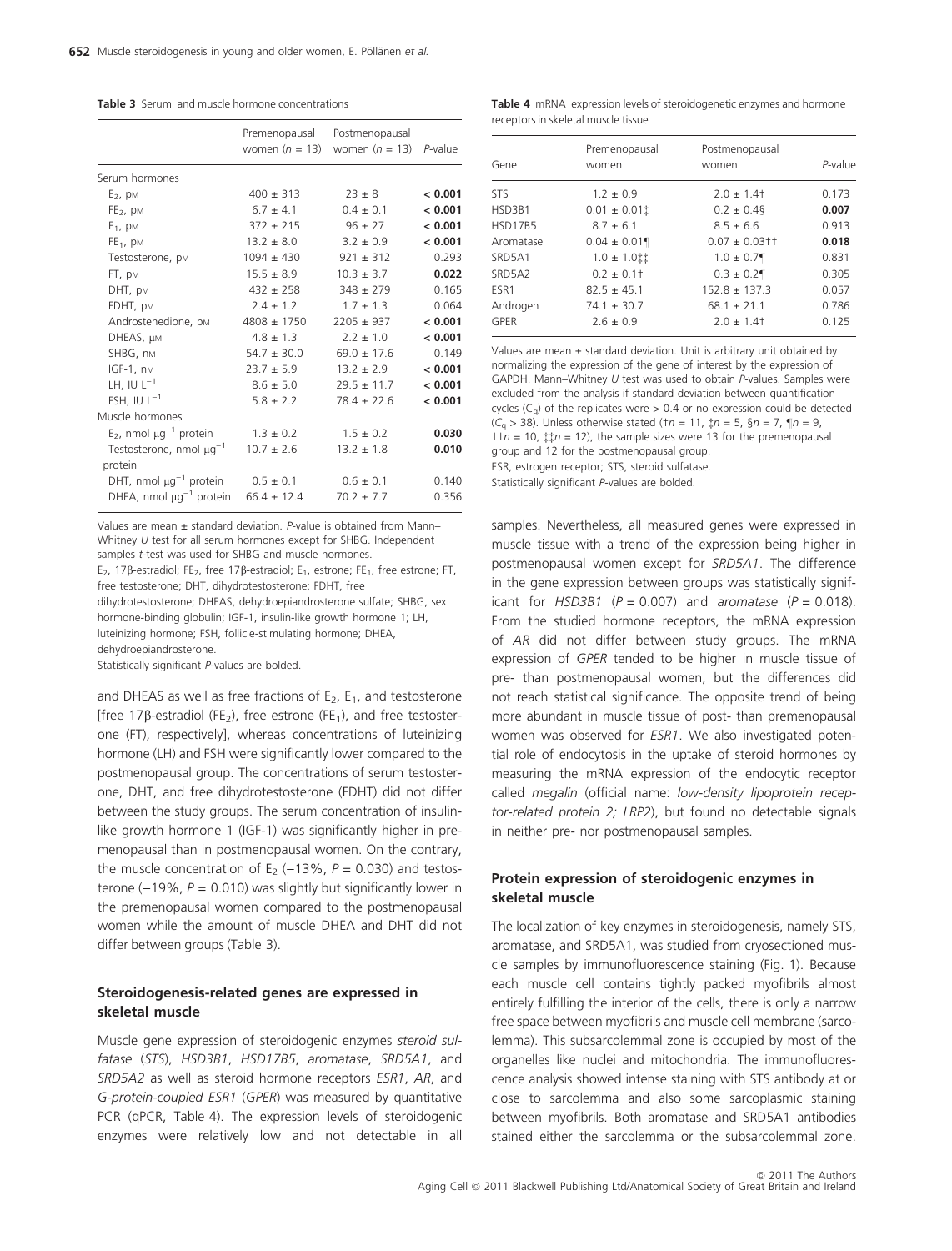

Fig. 1 Immunofluorescence detection of STS, aromatase, and SRD5A1 proteins in the skeletal muscle. (A) Representative image of immunofluorescence for STS (red) shows intensive staining at or close to sarcolemma of muscle cells as well as some sarcoplasmic staining. (B) Representative image of immunofluorescence for aromatase (red) shows some staining at thin subsarcolemmal zone. (C) Representative image of immunofluorescence for SRD5A1 (red) shows staining at subsarcolemmal zone at close proximity to sarcolemma. (D) Omission of primary antibody showed no immunoreactivity in the skeletal muscle. Nuclei are stained blue in all figures. Bar = 50  $\mu$ m.

None of the antibodies showed muscle cell type–specific staining. On the contrary, they evenly stained the whole crosssections of the studied muscle sample.

## Association of systemic and local hormone levels with muscle quality

The associations between systemic and local hormone levels with muscle quality variables were studied using Pearson's correlation (Table 5, Fig. 2). Serum concentration of  $E_2$ ,  $E_1$ , DHEAS, and IGF-1 correlated positively with indicators of muscle quality, i.e. muscle force per  $CSA<sub>OF</sub>$  and QF attenuation. In addition, androstenedione was positively and SHBG negatively associated with QF attenuation. We found no significant correlation between serum testosterone and DHT to muscle quality. Muscle  $E<sub>2</sub>$  and testosterone concentrations were negatively associated with QF attenuation, indicating that the high amount of infiltrated fat within muscle tissue is associated with increased muscle steroidogenesis.

## **Discussion**

Our study showed for the first time that despite the extensive systemic deficit of estrogens  $E_2$  and  $E_1$  as well as prehormones DHEAS and androstenedione in the postmenopausal compared to the premenopausal women, the levels of steroid hormones in skeletal muscle do not follow the same trend. In postmenopausal women, the total serum concentration of  $E_2$  was only 6% and  $E_1$ about one-third of the premenopausal concentrations. Further-

|                | <b>Table 5</b> Association of systemic and local hormone levels with indicators of |  |  |  |
|----------------|------------------------------------------------------------------------------------|--|--|--|
| muscle quality |                                                                                    |  |  |  |

|                 | Muscle force per<br>$CSA_{OF}$ (n = 25) |       | QF attenuation<br>$(n = 25)$ |         |
|-----------------|-----------------------------------------|-------|------------------------------|---------|
|                 | r                                       | P     | r                            | P       |
| Serum hormones  |                                         |       |                              |         |
| $E2$ †          | 0.411                                   | 0.046 | 0.674                        | < 0.001 |
| E <sub>1</sub>  | 0.596                                   | 0.002 | 0.535                        | 0.006   |
| Testosterone    | 0.143                                   | 0.496 | 0.062                        | 0.769   |
| DHT             | 0.327                                   | 0.119 | $-0.214$                     | 0.316   |
| Androstenedione | 0.360                                   | 0.077 | 0.503                        | 0.010   |
| <b>DHEAS</b>    | 0.508                                   | 0.009 | 0.545                        | 0.005   |
| <b>SHBG</b>     | $-0.037$                                | 0.859 | $-0.417$                     | 0.038   |
| $IGF-1$         | 0.451                                   | 0.024 | 0.437                        | 0.029   |
| Muscle hormones |                                         |       |                              |         |
| E,              | $-0.142$                                | 0.499 | $-0.469$                     | 0.018   |
| Testosterone    | $-0.050$                                | 0.811 | $-0.573$                     | 0.003   |
| DHT             | $-0.130$                                | 0.537 | $-0.337$                     | 0.099   |
| DHEA            | 0.228                                   | 0.273 | $-0.381$                     | 0.060   |

 $t$ For the premenopausal women, the normal basal levels of  $E_2$  were used in the analysis. The basal levels, i.e. the lowest levels during the menstrual cycle, were determined from the serum samples obtained during the early follicular phase of menstrual cycle.

QF, quadriceps femoris; CSA<sub>QF</sub>, lean cross-sectional area of QF muscle; DHT, dihydrotestosterone; DHEAS, dehydroepiandrosterone sulfate; DHEA, dehydroepiandrosterone; IGF-1, insulin-like growth hormone 1; SHBG, sex hormone-binding globulin.

Statistically significant P-values are bolded.

more, the total serum concentration of DHEAS and androstenedione in postmenopausal women was about half of the levels in premenopausal women, while the amount of testosterone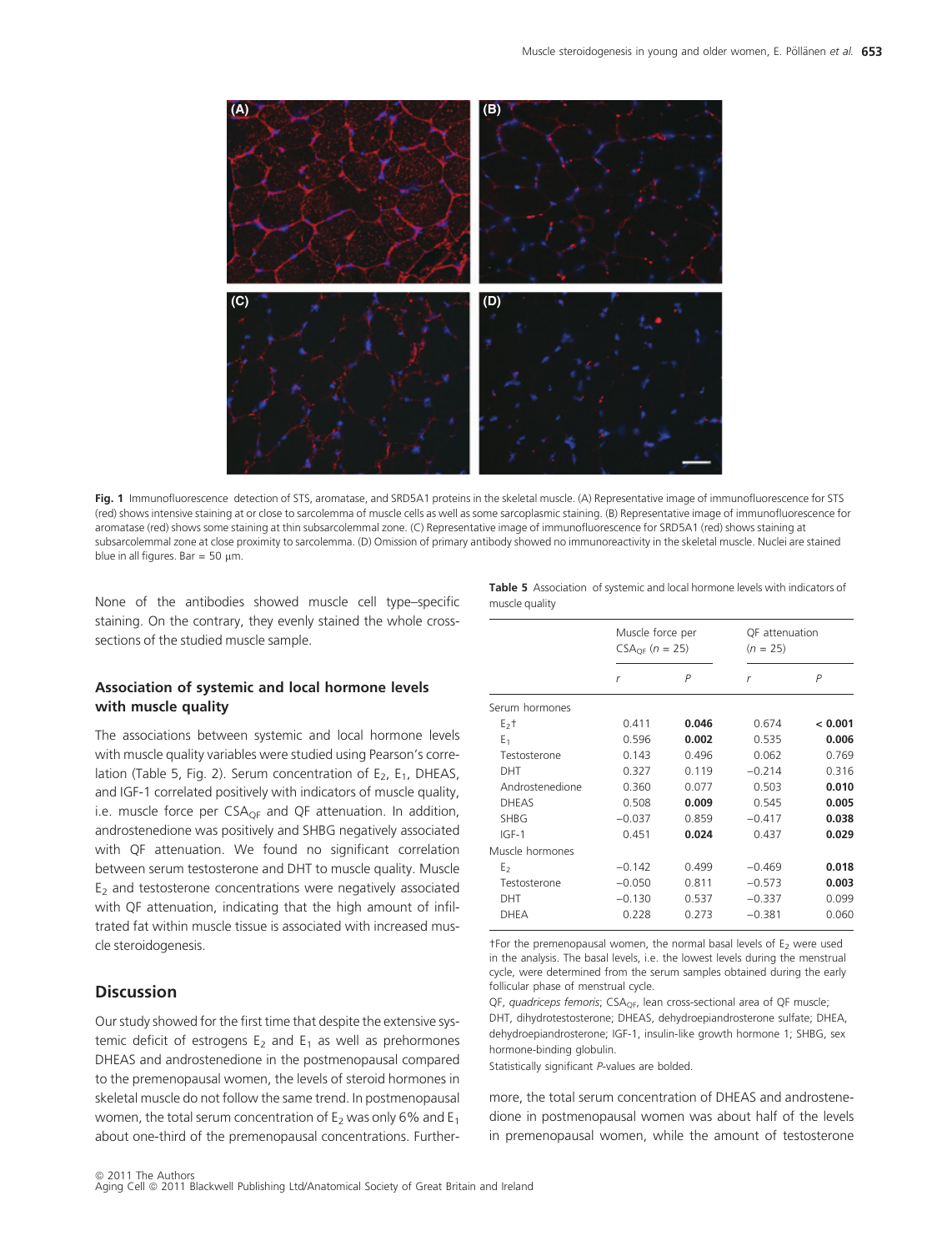

Fig. 2 Significant associations of serum and muscle hormone concentrations with muscle composition. Muscle quality was defined by attenuation characteristics of computed tomography images from quadriceps femoris (QF) muscle. Lower attenuation values indicate higher amounts of fat infiltration within the muscle.  $E_2$ , 17 $\beta$ -estradiol;  $E_1$ , estrone; DHEAS, dehydroepiandrosterone sulfate; A, androstenedione; SHBG, sex hormonebinding globulin; IGF-1, insulin-like growth hormone 1; T, testosterone.

and DHT did not differ between the groups. In contrast to the lower systemic levels, skeletal muscle tissue of postmenopausal women had higher concentration of  $E<sub>2</sub>$  and testosterone as well as similar concentration of DHT and DHEA than premenopausal women.

According to the free hormone hypothesis, only the unbound fractions of hormones in circulation are readily accessible to peripheral tissues while hormones bound to SHBG are considered inactive and need to be dissociated from their carriers before they can enter target cells (Mendel, 1989). The precursor hormones DHEAS, DHEA, and androstenedione, which are only weakly or not at all bound to the SHBG, are considered to be freely accessible to the cells. The alternative pathway for the uptake of steroid hormones was introduced by Hammes et al. (2005), who reported that SHBG-bound steroid hormones can be actively internalized by endocytic megalin receptor (also known as LRP2 or GP330), removed from SHBG in lysosomes and act thereafter as inducers of steroid target genes. However, the role of megalin in the delivery of sex steroids to target tissues has faced some criticism (Rosner, 2006; Rosner et al., 2010), but also some supportive studies have been published (König et al., 2008). Yet, another possible mode of action, which does not necessarily involve internalization of sex steroid hormones at all, has been proposed and reviewed by Rosner et al. (2010). Accordingly, first SHBG itself binds to a membrane receptor, which may be distinct to megalin, and this binding is followed by activation of the receptor through interaction with steroid hormones, which leads to G-protein-coupled signal transduction inside the target cell (Nakhla et al., 1999). Nevertheless, it is still unclear whether megalin or equivalent membrane receptor for SHBG exists in skeletal muscle tissue. We used qPCR to assess the mRNA expression of megalin in the muscle samples of preand postmenopausal women, but found no detectable signal. Further studies are, however, needed to examine the protein level expression as well as to dissect the possible cell type– specific expression pattern before ruling out the existence of megalin within muscle tissue.

Only a small fraction of serum estrogens and androgens are in free form (Mazer, 2009). The proportions of free estrogens and androgens in our data were 1.7–3.5% and 0.5–1.4%, respectively. If skeletal muscle relies totally on free hormones for entrance into muscle tissue instead of producing hormones itself, the muscle sex steroid content should follow the abundance of free hormones in serum, and therefore, according to our data, the concentration of  $E_2$ ,  $E_1$ , and testosterone should be substantially lower in postmenopausal compared to premenopausal women. Similarly, the muscle content of DHT should be similar in post- and premenopausal women because FDHT in serum did not differ between these groups. This was the case only for DHT. Even though the expression of megalin was not detected in our study, it does not rule out the possibility that the above-mentioned active endocytosis of SHBG-bound sex steroids occurs in muscle tissue. However, also in that case, the positive association between the hormone levels in serum and in muscle tissue should be evident unless the endocytosis is strongly enhanced in the postmenopausal compared to the premenopausal women. What we found out was that the muscle concentrations of DHEA (not considered to be bound with SHBG in sera) and DHT (considered to be mostly in SHBG-bound form) were similar between the study groups, but the amount of  $E_2$ and testosterone (both are considered to be mostly in SHBGbound form) was slightly higher in the postmenopausal women compared to the premenopausal women. Explanation for this observation would require active and up-regulated endocytosis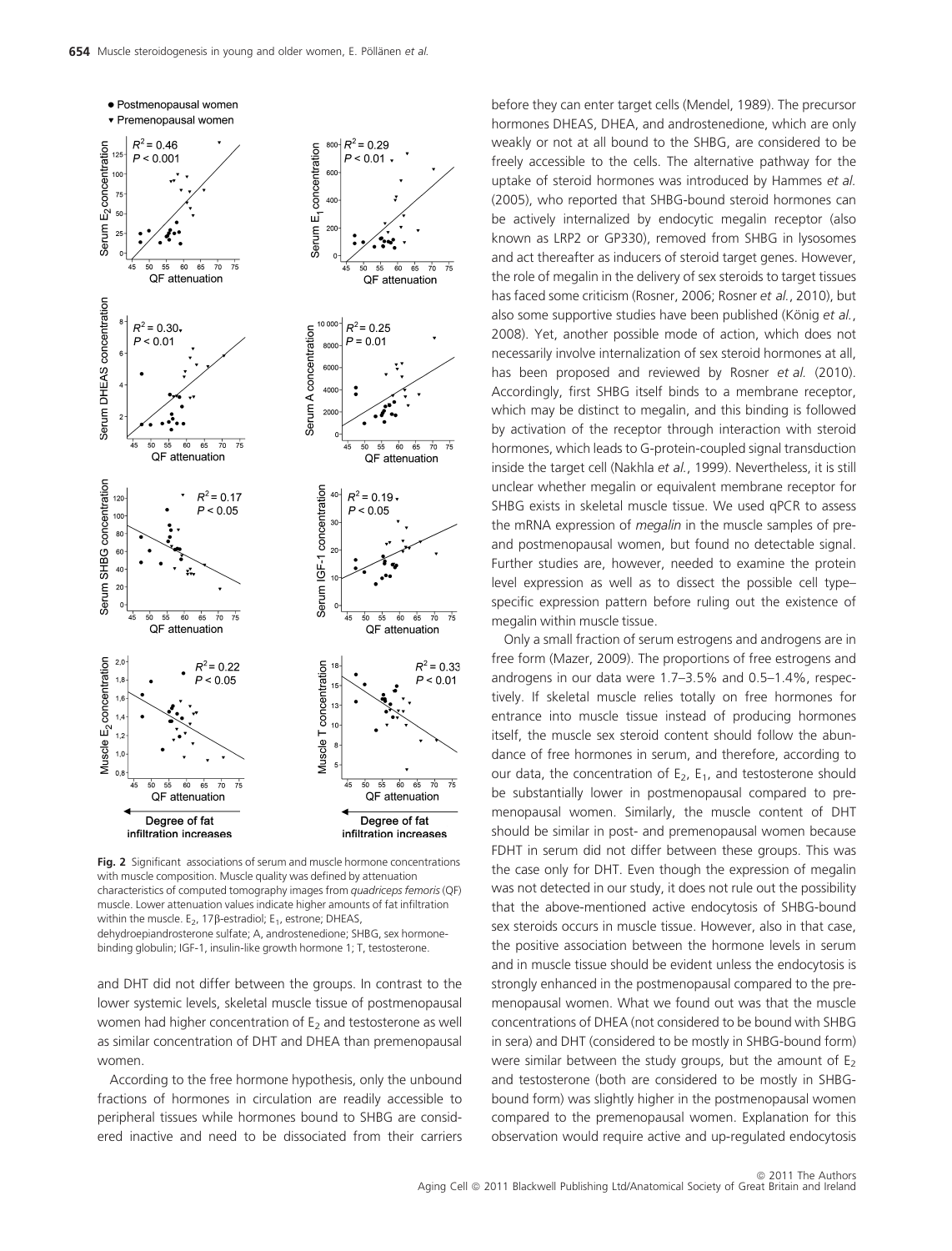of  $E_2$  and testosterone and/or up-regulated steroid synthesis in muscle tissue.

The synthesis route from DHEAS to testosterone/DHT and  $E_2$ requires several steroidogenesis-related enzymes. We studied the gene and protein expression of these enzymes by qPCR and immunofluorescence microscopy and found out that at mRNA level, most of them were more abundant in muscle tissue of postmenopausal than premenopausal women. However, as stated by also other investigators before us (Bhasin et al., 2003), we noticed that they were expressed at quite low level in muscle tissue making accurate qPCR determination difficult for some of the enzymes. Nevertheless, statistically significant differences were found in the mRNA expression of HSD3B1 and aromatase. The immunofluorescence staining of skeletal muscle samples with antibodies specific to aromatase, SRD5A1, and STS revealed staining at or close to the sarcolemma. Staining was evenly distributed across the sections without muscle cell type specificity or obvious differences between age-groups. The studied enzymes are needed for first and last steps of steroidogenesis, indicating that steroidogenesis occurs in muscle tissue, which could also explain the higher concentrations of testosterone and  $E_2$  observed in muscle of postmenopausal women. However, based on the current experiments, it is not possible to exclude a confounding effect via actively regulated endocytosis of steroid hormones from circulation or from the surrounding tissues.

At the phenotype level, the postmenopausal women were weaker and had smaller thigh muscles than premenopausal women. The amount of intramuscular fat within QF did not differ between the study groups, but the muscle quality, which was measured both as muscle attenuation and as muscle force per CSA<sub>OF</sub>, was lower in postmenopausal women than in premenopausal women. Plausible explanation for the impaired muscle phenotype of the postmenopausal women, in spite of higher sex steroid levels in muscle tissue, is the inability of sex steroids to compensate for the aging-related decrements in other factors impairing neuromuscular properties. One of such factors could be the diminished levels of IGF-1, which is either systemically secreted by liver or peripherally produced in muscle tissue. Several recent studies have shown that testosterone, DHT, and  $E_2$  interact with IGF-1 signaling (Yin et al., 2009; Gentile et al., 2010; Hamzeh & Robaire, 2010; Hewitt et al., 2010; Svensson et al., 2010). Gentile et al. (2010) showed that in rats, orchiectomy increases fat mass and decreases lean body mass (LBM), bone mineral content, and muscle strength. Both testosterone and DHT administration reversed the changes in fat mass, LBM, and strength, but only testosterone, possibly through conversion to  $E_2$ , had a protective effect on bone. The same study demonstrated that DHT increased the gene expression of IGF-1 splice variants Ea and Eb (equivalent to human IGF-1Ec), which led the authors to conclude that androgen-mediated induction of IGF-1 participates in the promotion of muscle function. In the current study, we observed lower serum levels of IGF-1 in postmenopausal than in premenopausal women. In addition, our earlier studies have shown that postmenopausal women not on

HRT have 28% lower expression of IGF-1Ea and 40% lower expression of IGF-1Ec in muscle when compared to premenopausal women (Ahtiainen et al.; unpublished data) and that one-year administration of HRT significantly increased the expression of IGF-1Ec compared to the decrease in postmenopausal control women (Pöllänen et al., 2010).

Advancing age is strongly associated with decreasing muscle function, mass, and quality (Cruz-Jentoft et al., 2010), which could be partially explained by the changes in hormonal milieu, but most probably also other aging-related factors are involved. Furthermore, the measured neuromuscular phenotypes result from complex interactions between several tissue types involving functions of central and peripheral nervous system, cardiovascular system as well as musculoskeletal system, which makes it difficult to dissect the exact mechanisms behind the observed deteriorations. Nevertheless, we found no associations between measured muscular hormone concentrations and specific muscle force, but the higher amounts of infiltrated fat within muscle tissue (lower attenuation values) were associated with the higher  $E_2$  and testosterone concentration in muscle tissue. Therefore, it is possible that fat infiltration increases local steroid synthesis within muscle tissue. The result fits well with previous understanding that visceral and subcutaneous adipose tissue is able to take up and convert steroid hormones for intracrine as well as endocrine purposes (Belanger et al., 2002). In contrast, the serum concentration of IGF-1, DHEAS, androstenedione,  $E_1$ , and  $E_2$  correlated positively with muscle quality, i.e. less fat within QF muscle and higher specific force, but not with muscle or fat CSA<sub>OF</sub>. Serum concentration of SHBG had negative associations with muscle quality. Taken together, these observations indicate direct or indirect involvement of steroid hormones in the regulation of muscle properties and support the idea that systemic and local steroids have their own distinct influences on the measured neuromuscular properties.

At the molecular level, systemic and local steroids may involve activation of distinct signaling routes in the target tissue. Systemic signaling may favor activation of membranebound receptors as proposed elsewhere (Rosner et al., 1999) while intracrine effects of steroid hormones may involve other type of receptors. As already discussed that binding of SHBG to yet undetermined membrane receptor, following activation by interaction with androgens or estrogens, leads to accumulation of intracellular cAMP, which is considered to mark G-protein-mediated signal transduction (Nakhla et al., 1999). Similarly, the interaction of  $E_2$  with GPR30 has been shown to induce cAMP and mediate intracellular signaling changing the metabolic fate of the cell (Maggiolini & Picard, 2010). GPR30 belongs to the family of G-protein-coupled receptors spanning the membrane seven times and has been recently recognized as a membrane-bound ESR and signed with new official name: G-protein-coupled ESR1 (GPER). In addition to nuclear ESR1/2 and AR, skeletal muscle expresses also GPER (Baltgalvis et al., 2010). In the current study, the gene expression of GPER tended to be lower in muscle of postmenopausal women than in premenopausal, which could indicate impairments in the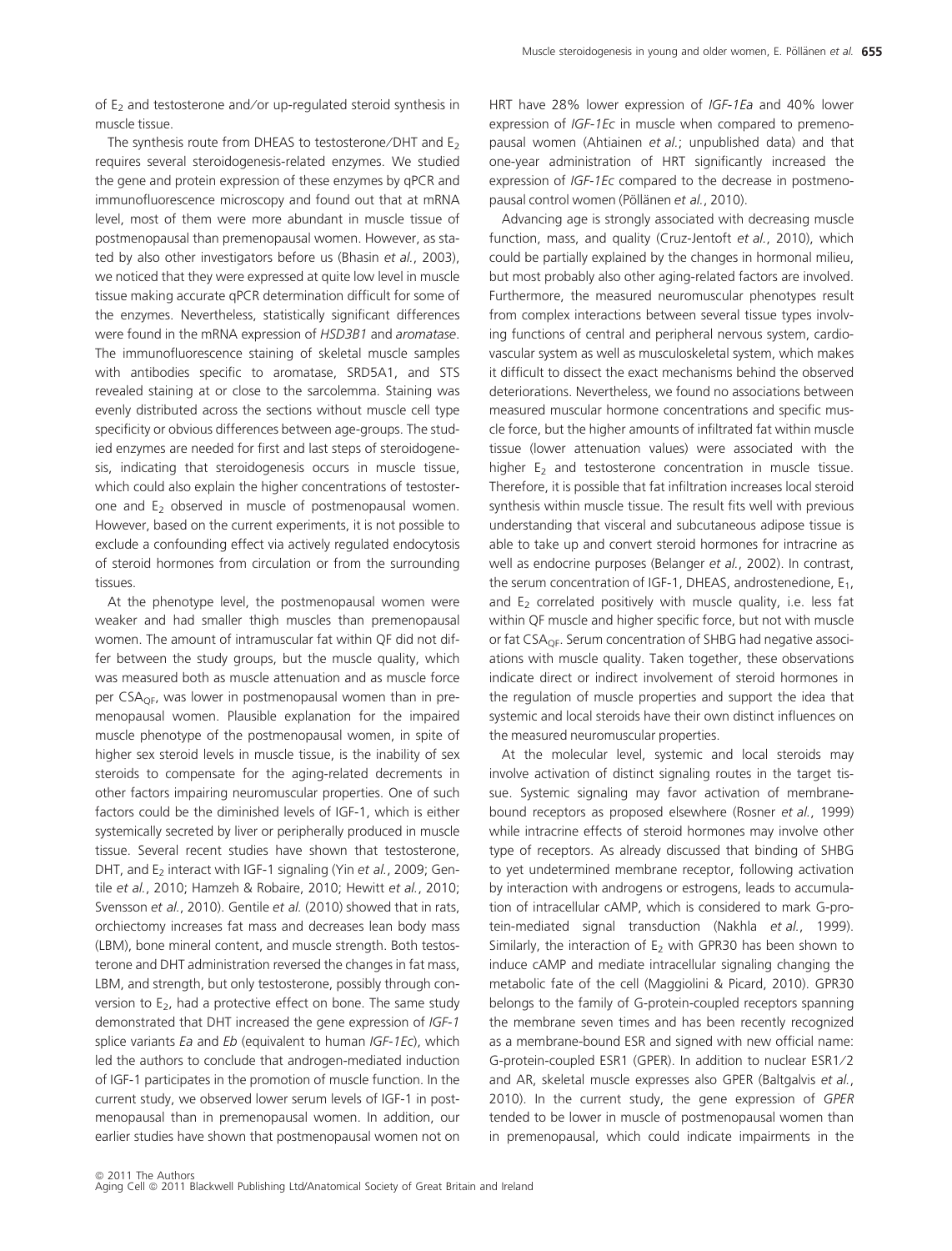GPER-coupled signaling. However, the difference was not statistically significant. The opposite trend was observed for the muscle expression of ESR1, which tended to be higher in postmenopausal than in premenopausal women. Also, other studies have shown that lower systemic levels of estrogens tend to increase the expression of *ESR1* in muscle (Baltgalvis et al., 2010) and adipose tissue (Lundholm et al., 2008), which may indicate menopause-related withdrawal of negative regulation on the expression of ESR1.

Local intracrine target cell–specific production of active sex steroids at their final site of action may be very effective, but the low mRNA levels of steroidogenesis-related enzymes technically limited the amount of successful measurements, which may have affected the power and significance of statistical testing. Another limitation of the current study is that it was not possible to define the origin of the sex steroid hormones measured from skeletal muscle tissue because they might reflect systemic endocrine or local intracrine processes. Further, sex steroids could originate from paracrine secretion by surrounding tissues such as adipose tissue instead of direct intracrine production within muscle cells. Also, the amount of infiltrated fat within muscle tissue seems to have an impact on the amount of measured steroid hormones. The overall body composition did not differ between the study groups, and all eye visible fat was removed from the muscle samples before hormone measurements. However, as seen by QF attenuation, postmenopausal women had more fat infiltration within and between muscle cells. Some of such nonvisible fat can also be a source for the steroids, and therefore, it is impossible to distinct the role of muscle cells from infiltrated adipose cells in local production of steroid hormones. However, according to the immunofluorescence assays, the steroidogenetic enzymes STS, aromatase, and SRD5A1 are expressed in muscle cells evenly staining the whole cross-sections of muscle samples. Concerning the ELISA analyses, there may be some inborn cross-reactivity in the tests used, even though the manufacturer ensures that it is not substantial. The possible cross-reactivity may falsely elevate the muscle concentration of the measured hormone. However, in that case, the error is similar in both study groups. Therefore, we are confident that, the above-mentioned possible limitations do not change our observations at tissue level or our interpretation of the results.

The most important achievement of our study was to demonstrate that despite menopausal cessation of ovarian sex hormone secretion, the skeletal muscle tissue does not suffer from extensive lack of steroid hormones. The local steroid synthesis, however, was not sufficient to prevent aging-related deterioration of neuromuscular functions. Therefore, it is possible that intracrine steroidogenesis has its own distinct functions differing from those coming through systemic signals. This study opens a new branch of hormone research and inspires further research to clarify the differences in actions of intra- and endocrine hormonal signals to understand how skeletal muscle properties are regulated and maintained as we age.

## Experimental procedures

#### Study design and participants

Thirteen premenopausal women (33  $\pm$  3 years) not using any contraceptives and 13 postmenopausal women (64  $\pm$  2 years) who did not use any estrogen-containing HRT were recruited into this study.

An invitation to the study was sent to two thousand premenopausal women (39.1% of the entire cohort) randomly selected from the entire 30- to 40-year-old age cohort (born in 1967– 1977) and living in the City of Jyväskylä. Screening for the study participants fulfilling the inclusion criteria was performed using a short prequestionnaire sent along with the invitation. The women were asked for their past and current history of being treated with hormonal contraceptives (contraceptive pills and plasters, hormonal intravaginal and hormonal intrauterine devices) or progesterone preparations. Altogether, 163 women returned the prequestionnaire. Subsequently, 118 women filling the inclusion criteria, i.e. not being treated with hormonal contraceptives or progesterone preparations within the past five years and willing to participate in the study were randomly selected for telephone interviews. Altogether, 96 women were interviewed over telephone about their gynecological status, medication, and potential contraindications for participation (chronic musculoskeletal diseases, type 1 or 2 diabetes, mental disorders, asthma with oral glucocorticosteroid treatment, cancer, drug or alcohol abuse, and Crohn's disease). Irregular menstrual cycles, breastfeeding, and planned pregnancy were also used as exclusion criteria. Based on the interview, 62 women were eligible and willing to participate to the study. Two participants discontinued after the second measurement day, and one was excluded by the physician because of a contraindication for muscle tissue sampling. For this study, a subgroup of 13 subjects was randomly selected for the full battery of biochemical analyses. The random sampling feature of the PASW Statistics software (SPSS Inc., IBM, Chicago, IL, USA) was used in all randomization steps.

The postmenopausal women of this study had earlier participated in an experimental study ran by our department [the Ex/HRT-trial (Sipilä et al., 2001)]. Invitation to participate to a ten-year follow-up was sent to all 80 women who took part in the baseline measurements of the Ex ⁄HRT-trial. From these, two were deceased, eight did not respond, and 23 refused or were unable to participate. Finally, 47 women took part in the 10 year follow-up. The past and current use of any estrogen-containing pharmaceuticals and the health were carefully evaluated by a medical doctor. Among these women, 19 had never used any oral estrogen-containing HRT, and two had used < 6 months at some point during the first 5 years following the initiation of the Ex/HRT trial and not at all during the past 5 years. Eight women did not consent to muscle biopsy or could not be studied because of insufficient tissue samples. Finally, 13 postmenopausal women were studied according to the current protocol.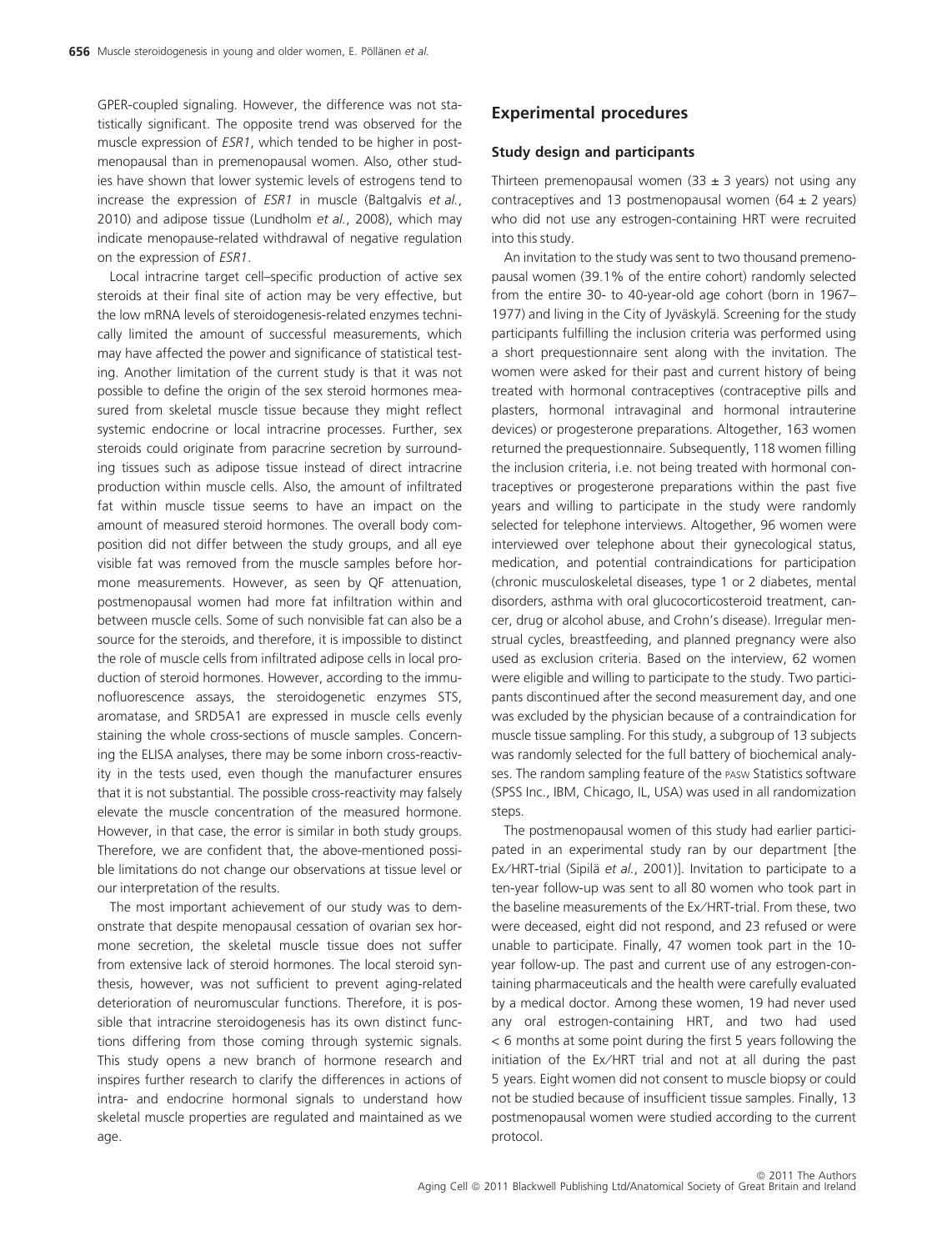This study was proved by Local Ethical Committee and performed following guidelines of the Helsinki declaration and good clinical and scientific practice. An informed consent form was signed by all study participants before the measurements, tissue sampling and analysis.

## Body anthropometry, muscle composition and strength and physical activity assessment

Body weight was measured with a beam scale and height with a stadiometer. Body fat mass and LBM were measured with a multifrequency bioelectrical impedance analyzer (InBody 720; Biospace, Seoul, Korea). Computed tomography (CT) scans (Siemens Somatom Emotion Scanner; Siemens, Erlangen, Germany) were obtained from the mid-part of *m. vastus lateralis*, and the scans were analyzed using Geanie software (version 2.1; Commit, Espoo, Finland) developed for cross-sectional CT image analysis and enabling separation of fat and muscle tissue based on radiological density. Total CSA of the QF, muscle  $CSA<sub>OE</sub>$ , and intramuscular fat area within QF (fat  $CSA<sub>OE</sub>$ ) was measured. The relative muscle area within the muscle compartment was calculated by dividing muscle  $CSA_{QF}$  by total  $CSA_{QF}$ . Mean attenuation coefficient expressed in Hounsfield units (HU) was defined for the muscle CSA<sub>QF</sub>. Low HU values are associated with high amount of lipids infiltrating into muscle tissue (Goodpaster et al., 2000). Therefore, low attenuation values indicate poor muscle quality. Maximal isometric knee extension force was measured in a sitting position using an adjustable dynamometer chair at a knee angle of 60° from full extension (Good Strength, Metitur, Palokka, Finland). After familiarization with the test, the participants were encouraged to produce maximal force as rapidly as possible. Three to six maximal efforts were conducted, and the highest recording was used as the test result. As another muscle quality indicator, the muscle force per  $CSA<sub>OF</sub>$  was calculated by dividing knee extension force by muscle CSA<sub>OF</sub> from which the fat CSA<sub>OF</sub> was excluded. Information concerning physical activity was collected using the six-point scale of Grimby (Grimby, 1986) with slight modifications. The interassay coefficient of variations (CV) between two consecutive measurements in our laboratory is 1–9% for CSA, 1% for attenuation, and 6% for knee extension strength (Sipilä et al., 2001; Taaffe et al., 2005).

#### Serum hormone measurements

Blood samples were taken from the antecubital vein with the study participant in a supine position at the same morning as muscle sampling was performed. From the premenopausal women, the additional sample was collected during the early follicular phase of the menstrual cycle to determine the normal basal levels of  $E_2$ . The aliquoted sera were stored in  $-70$  °C until analyses. Serum concentrations of SHBG, FSH, LH, and IGF-1 were measured using solid-phase, chemiluminescent immunometric assays (Immulite 1000; Diagnostic Products, Los Angeles, CA, USA). Serum  $E_2$  levels were determined in duplicates using

an extraction radioimmunoassay as previously described (Ankarberg-Lindgren & Norjavaara, 2008).  $E_1$  was measured as a dansyl derivative using liquid chromatography–tandem mass spectrometry (LC–MS/MS) on API 4000 mass spectrometer as previously described (Nelson et al., 2004). Serum testosterone (Turpeinen et al., 2008), DHT and androstenedione were measured separately using LC-MS/MS method. Before DHT and androstenedione analysis, 30 µL of 0.1 µM deuterated DHT or androstenedione in 50% (vol/vol) methanol [internal standards (IS)] was added to 250 µL of serum before extraction with 5 mL of diethyl ether. After mixing for 3 min, the upper layers were collected and evaporated to dryness under nitrogen. The residues were dissolved in 250  $\mu$ L of 50% methanol. Calibrators containing 0.2-25 nm of DHT or 0.5-50 nm of androstenedione were prepared in 50% methanol. Forty microlitre (DHT) or 25 µL (androstenedione) of sample extracts and calibrators were analyzed on an LC-MS/MS system equipped with an API 3000 triple quadrupole mass spectrometer (AB Sciex; Applied Biosystems, Foster City, CA, USA) with the electrospray ionization probe and an Agilent series 1200 HPLC system with a binary pump. Separation was performed on a SunFire C18 column (2.1  $\times$  50 mm; Waters, Milford, MA, USA). The mobile phase was a linear gradient consisting of methanol and 100 mm ammonium acetate in water, at a flow rate of 250  $\mu$ L min<sup>-1</sup>. DHT and androstenedione were detected as protonated ions in the positive mode with the following transitions:  $m/z$  287 to  $m/z$  97 (androstenedione),  $m/z$  294 to  $m/z$  100 (IS) and  $m/z$  291 to  $m/z$  255 (DHT),  $m/z$ 295 to  $m/z$  259 (IS), respectively. Data were acquired and processed with the Analyst Software (Ver 1.4, AB Sciex; Applied Biosystems).  $E_2$ ,  $E_1$ , testosterone, DHT, androstenedione, and SHBG concentrations were used to calculate the corresponding free hormone levels (FE<sub>2</sub>, FE<sub>1</sub>, FT, and FDHT) according to a recently presented spreadsheet method that takes into account the competitive binding of the different hormones present in sera (Mazer, 2009). The CV was 8.4% for SHBG at 32.4 nm, 5.5% for FSH at 38.5 IU L<sup>-1</sup>, 8.1% for LH at 30.0 IU L<sup>-1</sup>, 4.7% for DHEAS at 5.2  $\mu$ m, and 6.9% for IGF-1 at 25.5 nm. Limit of quantification (LOQ) was 0.2 nm for SHBG, 0.1 IU  $L^{-1}$  for FSH and LH, 0.08  $\mu$ m for DHEAS, and 2.6 nm for IGF-1. For E<sub>2</sub>, LOQ was 4 рм, while the interassay CV was 19% at 6 рм and below 14% at 12 pm and above. For  $E_1$  interassay, CV was 7.8% at 200 рм, while the LOQ was 10 рм. LOQ was 70 рм and interassay CV 5.2% for testosterone at 4.7 nm. For DHT, LOQ was 100 pm and interassay CV 9.1% at 3.5 nm, and for androstenedione, LOQ was 70 pm and CV 5.5% at 3.2 nm.

#### Muscle biopsy sampling

Muscle biopsies were obtained from the mid-part of  $m$ . vastus lateralis. The biopsy protocol was standardized to avoid variation because of sampling. All muscle biopsies were taken always by the same experienced physician between 7:00 and 10:00 hours from the same site as CT scanning. Visible blood and fat were removed before two parts of the samples were snap frozen in liquid nitrogen and stored at  $-80$  °C until used for mRNA, pro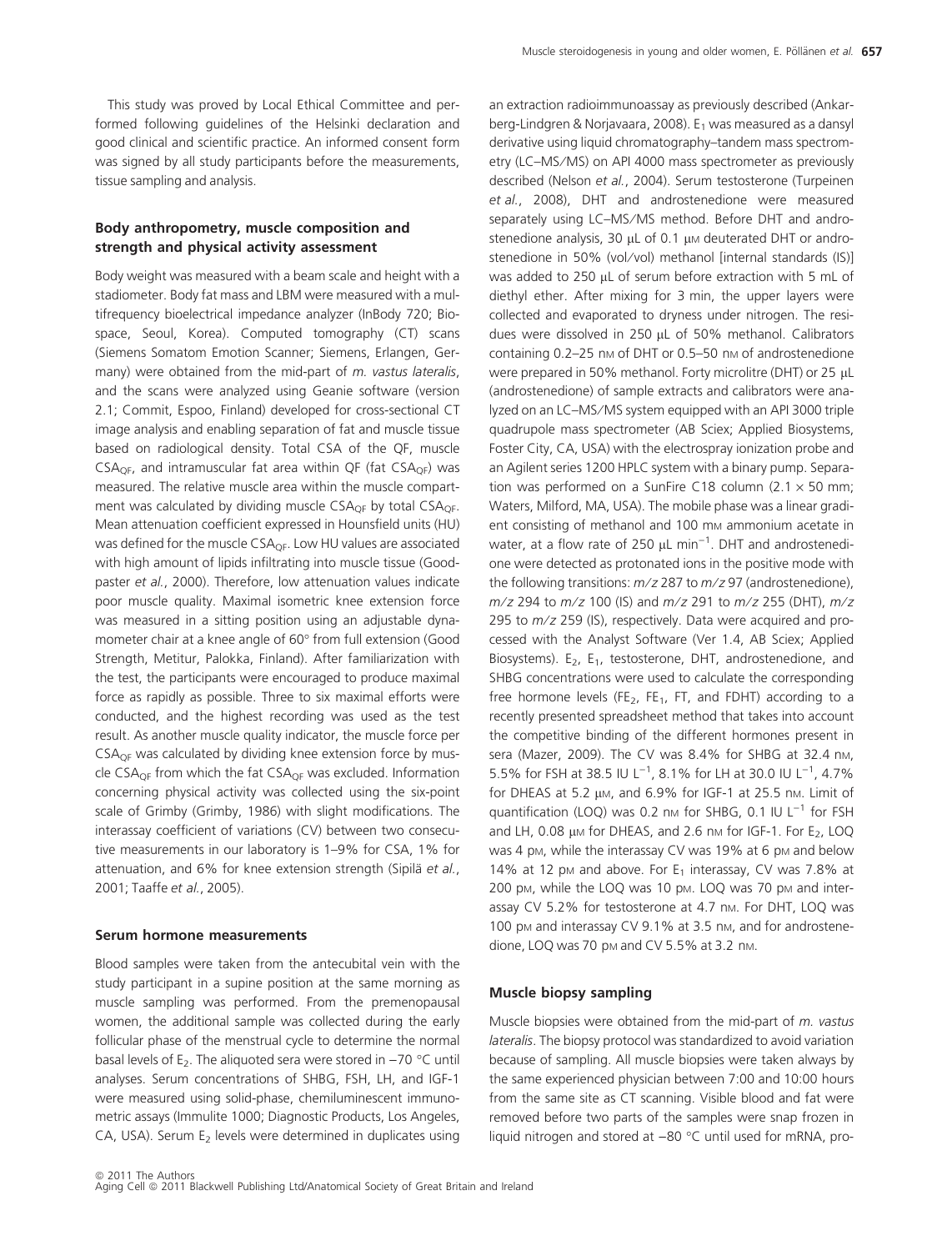tein, or hormone analysis. The total protein and muscle hormone measurements were taken from the same part of the biopsy. Third part of the biopsy was mounted transversely on a cork with Tissue Tek Optimal Cutting Temperature compound (Sakura; Alphen aan den Rijn, Netherlands) and frozen rapidly in 2-methylbutane (Sigma-Aldrich Corporation, ST. Louis, MO, USA) precooled to  $-160$  °C in liquid nitrogen and stored at  $-$ 80 °C. This part of the biopsy was used for the immunofluorescence analysis.

#### Muscle hormone measurements

Muscle samples were homogenized on ice in a buffer (Tissue extraction Reagent I; Invitrogen, Carlsbad, CA, USA; 15 µL buffer per mg muscle) containing 80  $\mu$ L mL<sup>-1</sup> PMSF, 40  $\mu$ L mL<sup>-1</sup> aprotinin, 40  $\mu$ L mL<sup>-1</sup> leupeptin and 1  $\mu$ L per 100  $\mu$ L Inhibitor Coctail I (all from Sigma-Aldrich Corporation) using plastic tissue grinder. The homogenate was gently mixed in rotation for 15 min at  $+4$  °C following centrifugation at 10 000 g for 15 min at  $+4$  °C. A sample of the supernatant (1:10 dilution) was used for the measurement of total soluble protein concentration, immediately following centrifugation, using Pierce BCA Protein Assay-kit (Thermo Scientific, Rockford, IL, USA). ELISA tests from IBL-International (Hamburg, Germany) were used to determine E<sub>2</sub>, testosterone, DHT, and DHEA concentrations in 1:10-diluted muscle supernatants in duplicate. The concentrations of all hormones were standardized using total protein concentration and expressed as nmol  $\mu$ g<sup>-1</sup> muscle protein. Interassay CVs for  $E_2$ , testosterone, and DHEA after correction for total protein concentrations as determined in our laboratory were 14%, 23%, and 11%, respectively. The used ELISA tests are highly specific for the tested hormones. According the manufacturer, the cross-reactivity of the  $E_2$  test is 0.2% for the  $E_1$  and  $\leq$  0.05% for number of other steroids, the cross-reactivity of the t-test is 3.3% for 11ß-hydroxytestosterone and 19-nortestosterone, 0.9% for androstenedione, 0.8% for DHT, and  $\leq$  0.1% for other steroids, the cross-reactivity of the DHT test is 8.7% for testosterone, 2.0 for 5β-DHT, and 0.2% for androstenedione, and the cross-reactivity of the DHEA test is < 0.08% for all the tested steroids including, e.g., E<sub>2</sub>, testosterone, and DHT.

#### Quantitative PCR

Trizol-reagent (Invitrogen) was used to isolate total RNA from muscle biopsy samples homogenized on FastPrep FP120 apparatus (MP Biomedicals, Illkrich, France). Total RNA concentration was measured photometrically at 260 nm, and its purity was assessed based on 260/280 absorption, which was  $\sim$ 2.0. Twomicrogram RNA aliquot from each muscle sample was reverse transcribed according to manufacturer's instructions using High Capacity cDNA Reverse Transcription-Kit (Applied Biosystems). Before cDNA synthesis, the total RNA was subjected to DNase treatment using Ambion Turbo DNA-free-kit (Applied Biosystems). The muscle gene expression of STS (forward primer [FP]: GGAAGGCCTTTTTCTTCACC, reverse primer [RP]: AGGGTCTG

GGTGTGTCTGTC), HSD3B1 (FP: TTGTCAAATAGCGTATTCACC TTC, RP: AGCTTGTGCCCTTGTCACTTT) HSD3B2 (FP: TACT-TTGGATTGGCCACGAT, RP: CATCAATGATACAG GCGGTG), HSD17B1 (FP: AGCTGGACGTAAGGGACTCA, RP: GTGGGCG A GGTATTGGTAGA), HSD17B3 (FP: TGCGTGAGATTCTCCAGAT G, RP: AATGGCTTGGGAGAAGGTTT), HSD17B5 (FP: CCAGTT-GACTGCA GAGGACA, RP: TCGCTAAACAGGACGGATTT), aromatase (FP: GTGGACGTGTTGACCCTTCT, RP: GCCATGCATC AAAATAACCTTGGA), SRD5A1 (FP: ATGTTCCTCGTCCACTAC GG, RP: GCCTCCCCTTGGTA TTTTGT), SRD5A2 (FP: CTCAG-GAAGCCTGGAGAAAT, RP: AAATGCAAATGCAAGTGCTG), G APDH (FP: CCACCCATGGCAAATTCC, RP: TGGGATTTCCATT- $GATGACA$ , and  $\beta$ -actin (FP:  $GACAGGATGCAGAA GGAGAT$ CACT, RP: TGATCCACATCTG CTGGAAGGT) was determined with CFX96 Real-Time PCR Detection Therma cycler (BioRad, Hercules, CA, USA) using iQ SYBR Green supermix-kit (BioRad) for detection. The optimal annealing temperature was determined using temperature gradients before proceeding to qPCR. We were unable to determine the optimal annealing temperature for HSD3B2, HSD17B1, and HSD17B3 because their expression levels in muscle tissue samples were too low for accurate determination by qPCR and they were therefore omitted from further analyses. The qPCR was performed in duplicate using the following program: 1 cycle of 95  $\degree$ C for 10 min and 40 cycles of 95  $\degree$ C for 10 s, the predetermined optimum annealing temperature for each gene (STS: 61 °C,  $HSD3B1$ : 62 °C, HSD17B5: 61 °C, aromatase: 62 °C, SRD5A1: 62 °C, SRD5A2: 62 °C, GAPDH: 60 °C,  $\beta$ -actin: 60 °C) for 30 s, 72 °C for 30 s following the determination of the dissociation curves: 95 for 10 s, 65 for 95  $\degree$ C, with 0.5  $\degree$ C increment for 5 s. In addition, the expression of ESR1 (Hs01046812\_m1), AR (Hs00171172\_ m1), GPER (Hs01922715\_s1), LRP2 (Hs00189742\_m1), and GAPDH (Hs99999905\_m1) was determined with ABI 7300 U (Applied Biosystems) using standard PCR conditions recommended for the TaqMan gene expression assays by the manufacturer (Applied Biosystems). Each gene was run in a separate plate and with the same reference sample (a mixture of several muscle samples) to control run-to-run variation. Dilution series of the reference sample were used to determine the amplification efficiency (E) for each gene. Both GAPDH and  $\beta$ -actin were measured as reference genes to normalize variation because of differences in the initial cDNA amounts. The gene stability measure M was determined according to (Vandesompele et al., 2002) and found to be 0.6 for GAPDH and 0.5 for  $\beta$ -actin. Furthermore, the relative quantity (RQ) values of GAPDH and  $\beta$ actin correlated significantly ( $r = 0.93$ ,  $P < 0.001$ ). Because both genes acted very similarly, but GAPDH is more widely used in muscle tissue studies, GAPDH was selected as the reference gene. Across the whole experiment, if standard deviation between quantification cycles  $(C_{q})$  of replicate samples was  $> 0.4$  or C<sub>a</sub> was  $> 38$ , the result was considered unreliable or undetermined and the sample was excluded from the analysis. Relative quantity of each gene was determined as follows:  $RO = E^{(Cq(reference sample) - Cq(gene of interest))}$  and normalized with RQ of GAPDH.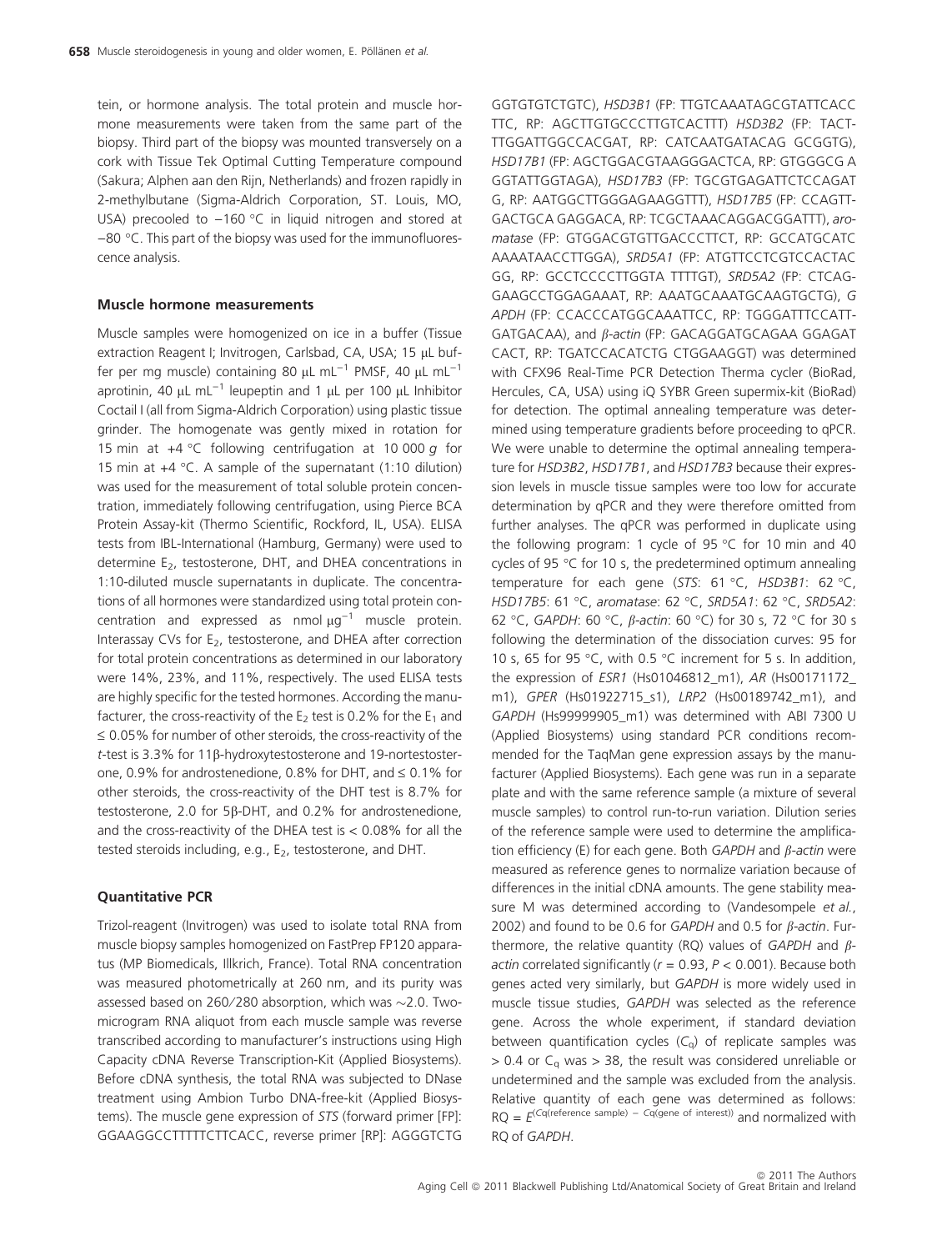Frozen muscle tissue samples from pre- and postmenopausal women were cut by cryostat into 8-um sections, fixed with acetone (10 min at –20 °C), and air-dried. To prevent nonspecific staining, the sections were blocked with 10% donkey normal serum for 30 min at room temperature. Sections were incubated with primary antibodies against STS, aromatase, and SRD5A1 (sc-33499, sc-14245, and sc-20396, respectively, all from Santa Cruz Biotechnology, Santa Cruz, CA, USA) for 1 h at room temperature. Sections were washed with phosphate buffer solution and exposed to the fluorescence secondary antibody AlexaFluor donkey anti-goat 568 (Invitrogen). Sections were again washed with phosphate buffer and stained with DAPI to visualize nuclei. The specificity of the staining was controlled by omitting primary antibodies from the staining protocol.

#### **Statistics**

All descriptive statistical results are presented using mean  $\pm$  standard deviation (SD). Normal distribution of the data was checked using Shapiro–Wilk test. For variables with a normal distribution, the independent samples t-test was used to test the eventual significance of the difference between study groups. If the variables had a skewed distribution, the nonparametric Mann–Whitney U test was used. The level of significance was set at  $P \le 0.05$ . Pearson's correlation coefficient (r) was used to measure the strength of the associations between the variables. Data analyses were carried out using PASW Statistics software version 18 (SPSS Inc.).

## Acknowledgments

We are grateful to all the women for participating in the study. Mia Horttanainen, Kaisa-Leena Tulla, Erkki Helkala, and Tuovi Nykänen are acknowledged for excellent technical assistance in the laboratory. In addition, we thank Eeva-Maija Palonen and Kirsti Salo for taking good care of the participants of our study throughout the period of data collection. Funding was provided by Finnish Ministry of Education (V.K.), Finnish Academy (V.K.), Jenny and Antti Wihuri Foundation (E.P.) and National Graduate School of Musculoskeletal Disorders and Biomaterials (E.P.) and the ECFP7 Collaborative project MYOAGE (GA-223576) (S.S.). The authors declare no conflict of interests.

## Conflict of interest

The authors declare no conflict of interests.

## Author contributions

VK, SS, YK, and EP designed the study. EP, SS, MA, PR, JP, and HS contributed to the acquisition of the data, while VK supervised the process. MA acted as medical doctor during data acquisition and took muscle samples. CA-L, EH, and UT were responsible for the serum steroid hormone methods, YK for the immunofluorescence, and EP for the other methods as well as main data analysis. All authors contributed to the interpretation of the data, critical revision of the manuscript, and approving the final version of the manuscript, while EP drafted the article.

## References

- Aizawa K, Iemitsu M, Otsuki T, Maeda S, Miyauchi T, Mesaki N (2007) Expression of steroidogenic enzymes and synthesis of sex steroid hormones from DHEA in skeletal muscle of rats. Am. J. Physiol. Endocrinol. Metab. 292, E577–E584.
- Aizawa K, Iemitsu M, Maeda S, Jesmin S, Otsuki T, Mowa CN, Miyauchi T, Mesaki N (2008) Sex differences in steroidogenesis in skeletal muscle following a single bout of exercise in rats. J. Appl. Physiol. 104, 67–74.
- Aizawa K, Iemitsu M, Maeda S, Otsuki T, Sato K, Ushida T, Mesaki N, Akimoto T (2010) Acute exercise activates local bioactive androgen metabolism in skeletal muscle. Steroids 75, 219–223.
- Ankarberg-Lindgren C, Norjavaara E (2008) A purification step prior to commercial sensitive immunoassay is necessary to achieve clinical usefulness when quantifying serum 17beta-estradiol in prepubertal children. Eur. J. Endocrinol. 158, 117-124.
- Baltgalvis KA, Greising SM, Warren GL, Lowe DA (2010) Estrogen regulates estrogen receptors and antioxidant gene expression in mouse skeletal muscle. PLoS ONE 5, e10164.
- Belanger C, Luu-The V, Dupont P, Tchernof A (2002) Adipose tissue intracrinology: potential importance of local androgen/estrogen metabolism in the regulation of adiposity. Horm. Met. Res. 34, 737–745.
- Bhasin S, Woodhouse L, Storer TW (2003) Androgen effects on body composition. Growth Horm. IGF Res. 13(Suppl A), S63–S71.
- Cruz-Jentoft AJ, Baeyens JP, Bauer JM, Boirie Y, Cederholm T, Landi F, Martin FC, Michel JP, Rolland Y, Schneider SM, Topinkova E, Vandewoude M, Zamboni M (2010) Sarcopenia: European consensus on definition and diagnosis: Report of the European Working Group on Sarcopenia in Older People. Age Ageing 39, 412–423.
- Delmonico MJ, Harris TB, Visser M, Park SW, Conroy MB, Velasquez-Mieyer P, Boudreau R, Manini TM, Nevitt M, Newman AB, Goodpaster BH; Health, Aging and Body (2009) Longitudinal study of muscle strength, quality, and adipose tissue infiltration. Am. J. Clin. Nutr. 90, 1579–1585.
- Gentile MA, Nantermet PV, Vogel RL, Phillips R, Holder D, Hodor P, Cheng C, Dai H, Freedman LP, Ray WJ (2010) Androgen-mediated improvement of body composition and muscle function involves a novel early transcriptional program including IGF1, mechano growth factor, and induction of {beta}-catenin. J. Mol. Endocrinol. 44, 55-73.
- Goodpaster BH, Kelley DE, Thaete FL, He J, Ross R (2000) Skeletal muscle attenuation determined by computed tomography is associated with skeletal muscle lipid content. J. Appl. Physiol. 89, 104– 110.
- Greising SM, Baltgalvis KA, Lowe DA, Warren GL (2009) Hormone therapy and skeletal muscle strength: a meta-analysis. J. Gerontol. A Biol. Sci. Med. Sci. 64, 1071–1081.
- Grimby G (1986) Physical activity and muscle training in the elderly. Acta Med. Scand. Suppl. 711, 233-237.
- Hammes A, Andreassen TK, Spoelgen R, Raila J, Hubner N, Schulz H, Metzger J, Schweigert FJ, Luppa PB, Nykjaer A, Willnow TE (2005)